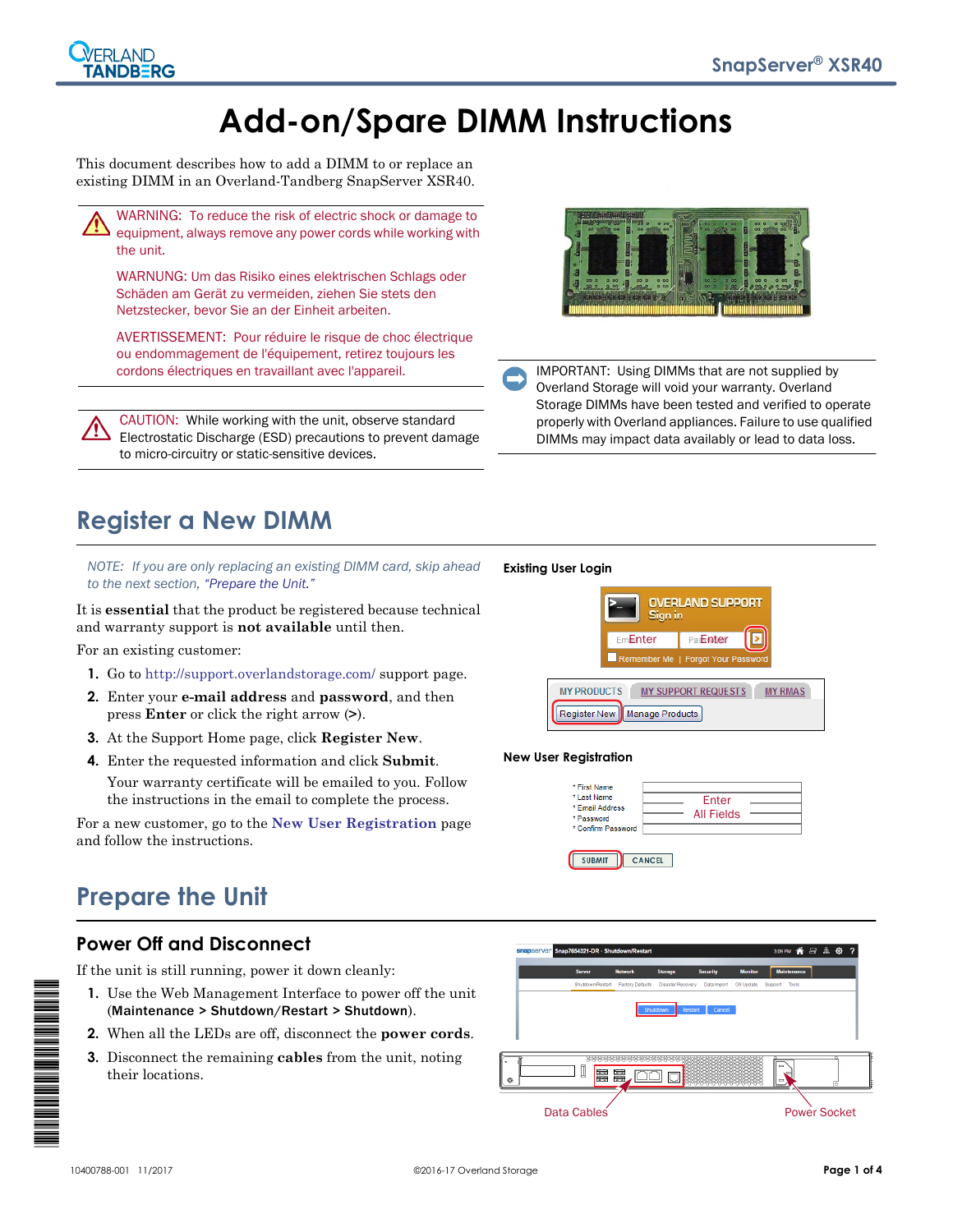#### **Remove the Front Bezel**

- **1.** Carefully take hold of the **front bezel** and pull it straight out from the appliance until it releases.
- **2.** Set the bezel aside on a **secure surface**.

#### **Remove the Drives**

IMPORTANT: Overland recommends that you remove all the drives to reduce the unit's weight prior to rack removal.

- **1.** Press the release **button** on the drive carrier's right side.
- **2.** Using the built-in **handle**, pull the carrier out.

Repeat this procedure for **all** the remaining carriers.

*NOTE: Do not remove the drives from their carriers as doing so voids the drive warranty.*







Fixed Brackets

Sliding Rails

### **Remove the Chassis from the Rack**

WARNING: It is recommended that a mechanical lifter (or at least two people) be used during rack installation or removal to prevent injury.

WARNUNG: Um Verletzungen zu vermeiden, empfehlen wir zur Rack-Installation oder -Deinstallation die Nutzung einer mechanischen Hebehilfe (oder mindestens zwei Personen).

AVERTISSEMENT: Pour éviter toute blessure il est recommande qu'un monte-charge (ou deux personnes au moins) soit utilisé lors de l'installation ou de l'enlèvement du support.

- **1.** Based on the mounting system, with a **lifter** positioned in front of the chassis, carefully remove the **chassis** from the rack as follows:
	- **Fixed brackets** Remove and retain the four **screws** with **slip nuts** from the brackets, and slide the **chassis** out onto the lifter.
	- **Sliding rails** Release the front flange **captive screws**, slide the **chassis** out until it stops, release the rail **locks**, and slide the **chassis** onto the lifter.
- **2.** Move the chassis onto a **secure surface**.

# **Install/Replace the DIMM**

#### **Remove the Top Panel**

- **1.** Loosen the **two captive screws** at the rear of the top panel that secure it in place.
- **2.** Slide the panel rearward about **one-half inch** (1.25cm).
- **3.** Lift the **panel** off and set it aside.



Secure Surface

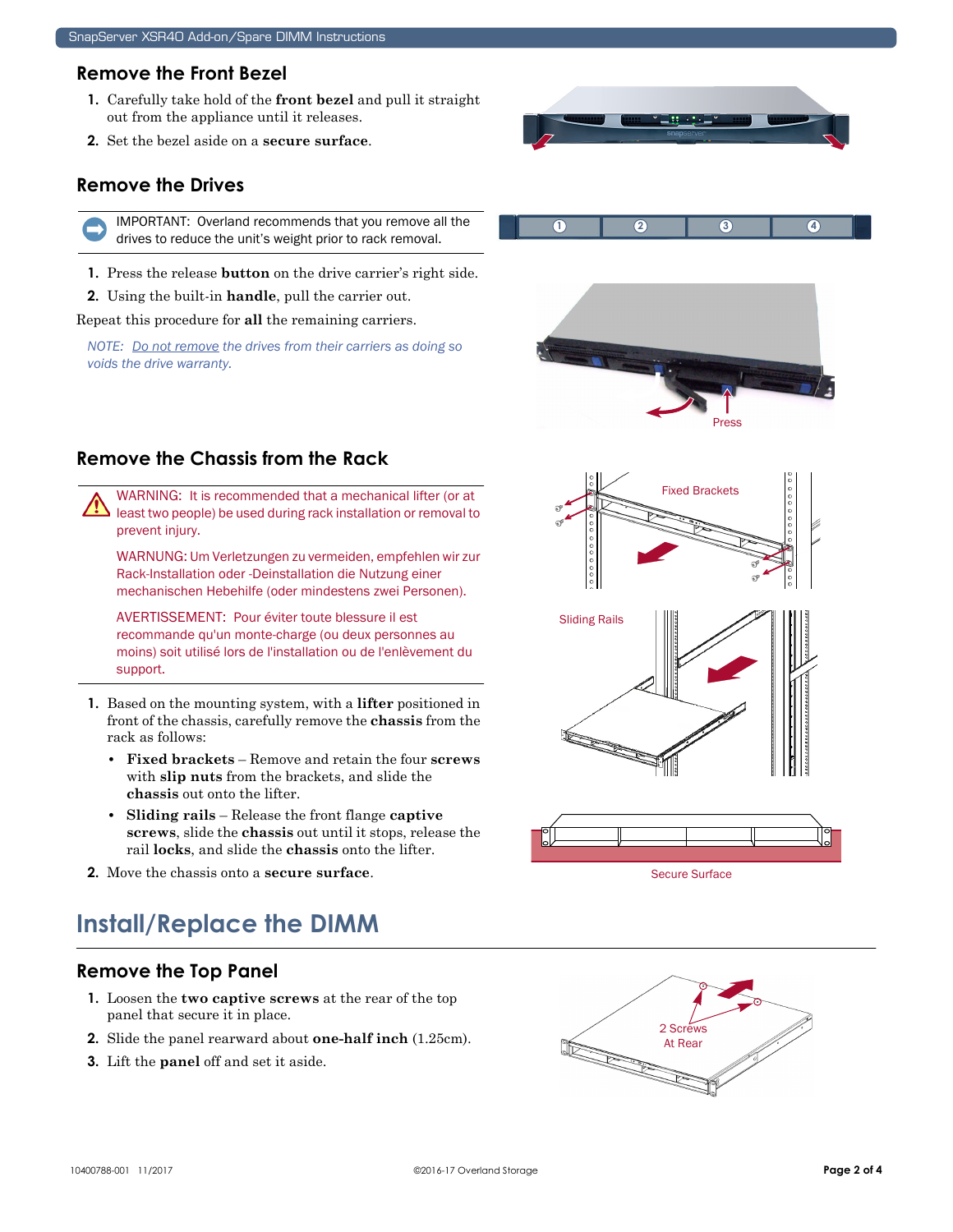#### **Remove the DIMMs**

This process applies only to replacing existing DIMMs. To install an additional DIMM in the empty slot, proceed to ["Install the DIMMs."](#page-2-0)

- <span id="page-2-1"></span>**1.** Open the **latches** on each side of the DIMM**.**
- <span id="page-2-2"></span>**2.** Unseat the DIMM by pulling it straight out.

If also replacing the second DIMM, repeat [Steps 1–](#page-2-1)[2](#page-2-2) for it.

#### <span id="page-2-0"></span>**Install the DIMMs**

*NOTE: If only one DIMM is installed, it must be installed in the lower DIMM slot.*

- <span id="page-2-3"></span>**1.** In the lowest available empty DIMM **slot**, align the DIMM in the slot, lining up the notch on the DIMM with the guide in the slot.
- <span id="page-2-4"></span>**2.** Firmly press the **DIMM** down until the latches lock it in place.
- **3.** To install a second **DIMM**, repeat [Steps 1–](#page-2-3)[2](#page-2-4) using the top DIMM slot.

### **Reinstall the Top Cover**

**1.** Align the top panel over the unit with no more than **one-half inch** (1.25cm) extending out over the rear of the unit, and press it down onto the unit.

The front edge should be on the silver lip of the front.

- **2.** Slide the panel **forward** until it is fully seated.
- **3.** Using the **four retained screws**, secure the panel.

## **Reinstall the Chassis in the Rack**

#### **Remount the Chassis**

- **1.** Using the mechanical lifter, position the **chassis** in front of the rack.
- **2.** Reinstall it based on its **mounting system**:
	- **Fixed brackets** Move the **chassis** into the same location and, using the four retained **screws** with **slip nuts**, secure the **brackets** to the rack.
	- **Sliding rails** Slide the chassis **side rails** into the rack rails, push the **chassis** all the way to the rear, and secure it using the front flange **captive screws**.